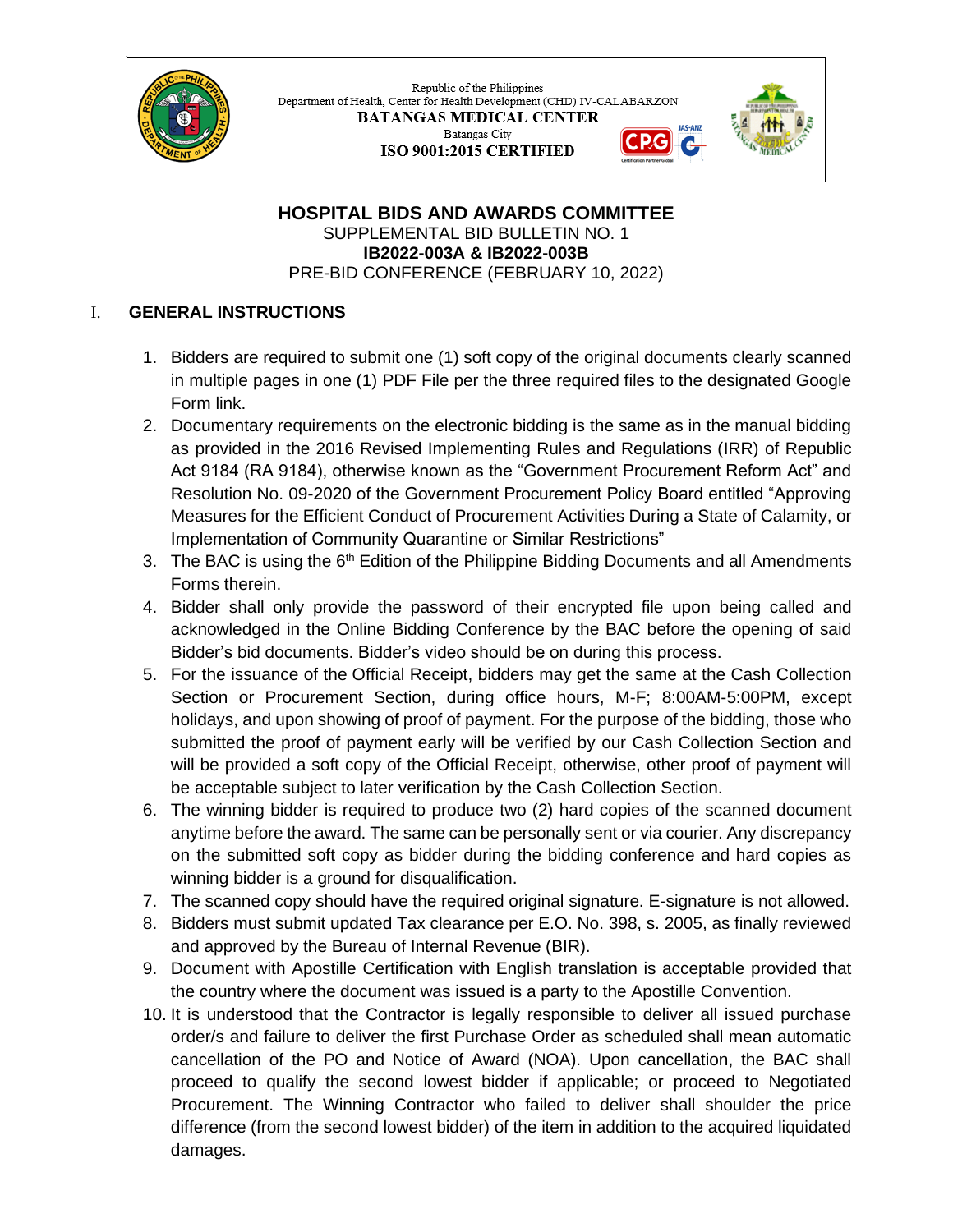



- 11. In lieu of the Certificate of Ongoing Projects/Accomplishments, Bidders must present their progress report or percentage of partial accomplishment, together with their contracts, awards, and proof of deliveries such as sales invoice.
- 12. Bidders must specify in the Technical Specifications Form under Bidder's Offer, Technical Specifications Column the exact specifications they are offering submitted against each of the individual parameters. Whereas, bidders must state either "Comply" or "Not Comply" under the Bidder's Offer, Statement of Compliance Column. The bids with incomplete and incorrect filled out Technical Specifications Form will be disqualified.
- 13. Bidder must have an SLCC that is at least one (1) contract similar to the Project to be bid, and whose value, adjusted to current prices using the Philippine Statistics Authority (PSA) consumer price indices must be at least equivalent to:
	- a) For the procurement of Non-expendable Supplies and Services: The Bidder must have completed a single contract that is similar to this Project, equivalent to at least fifty percent (50%) of the TOTAL ABC of the PROJECT.
	- b) For the procurement of Expendable Supplies: The Bidder must have completed a single contract that is similar to this Project, equivalent to at least twenty-five percent (25%) of the TOTAL ABC of the PROJECT.
- 14. If there is no single completed contract for the required amount, the bidder may submit at least two (2) completed similar contracts and the aggregate contract amounts should be equivalent to at least the percentage of the ABC as required above and the largest of these similar contracts must be equivalent to at least half of the percentage of the ABC as required.
- 15. A contract shall only be considered "similar" to the contract to be bid if it is of similar nature.
- 16. The Bidder's SLCC should have been completed within five (5) years prior to the deadline for the submission and receipt of bids.
- 17. With regards to the documents supporting the Statement Identifying the Single Largest Completed Contract (SLCC), in lieu of Contract, Certificate of Completion and Certificate of Acceptance, the BAC shall accept Notice of Award (NOA) or Purchase Order (PO), Sales Invoice and Official Receipt (OR), respectively.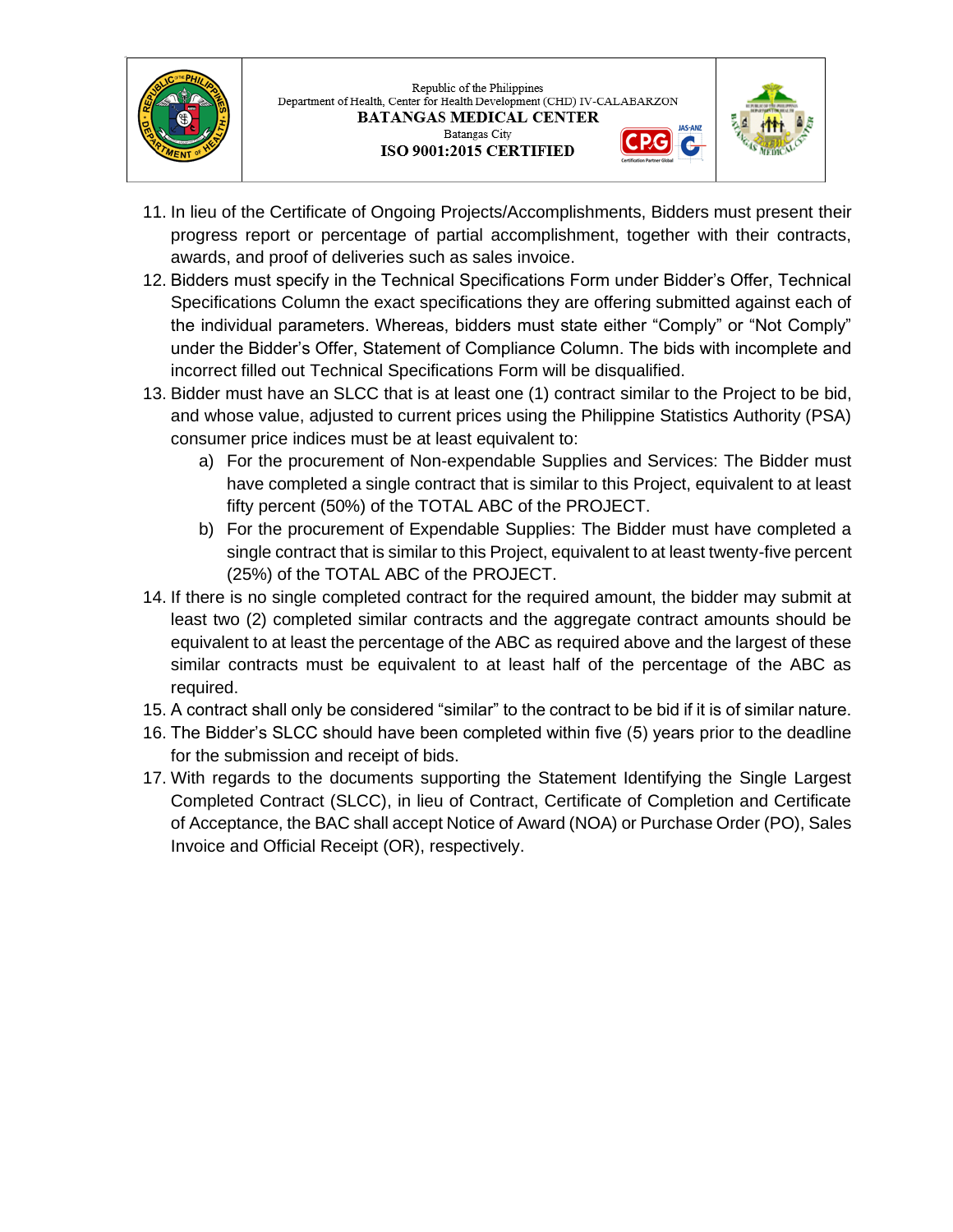

 ${\bf Republic~of~the~Philippines}$  Department of Health, Center for Health Development (CHD) IV-CALABARZON **BATANGAS MEDICAL CENTER** Batangas City ISO 9001:2015 CERTIFIED



**JAS-ANZ** 

G

II. Amendments on the **Section VII. Technical Specifications** as per Pre-Bidding Conference conducted last February 10, 2022 as follows:

## **A. IB 2022-003A - SUPPLY & DELIVERY OF VARIOUS MEDICAL AND SURGICAL SUPPLIES (REBID)**

| NO. | <b>FROM</b>                                                                            | TΟ                                                                           |
|-----|----------------------------------------------------------------------------------------|------------------------------------------------------------------------------|
|     | GLUCOSE STRIPS,<br><b>INDIVIDUALLY</b><br>WRAPPED, 50PC/BOX, STERILE                   | GLUCOSE STRIPS, INDIVIDUALLY<br>WRAPPED, 50PC/BOX, STERILE                   |
|     | QTY: 25,000<br><b>UNIT: PIECE</b><br><b>UNIT COST: Php 8.37</b><br>ABC: Php 209,250.00 | QTY: 375<br><b>UNIT: BOX</b><br>UNIT COST: Php 558.00<br>ABC: Php 209,250.00 |

## **B. IB2022-003B – SUPPLY & DELIVERY OF VARIOUS DRUGS AND MEDICINES (REBID)**

| <b>GENERAL SPECIFICATIONS</b>                                                                                                                                                                                                                                                      |                                                                                                                                                                                                                                                                                                                                                             |  |
|------------------------------------------------------------------------------------------------------------------------------------------------------------------------------------------------------------------------------------------------------------------------------------|-------------------------------------------------------------------------------------------------------------------------------------------------------------------------------------------------------------------------------------------------------------------------------------------------------------------------------------------------------------|--|
| <b>FROM</b>                                                                                                                                                                                                                                                                        | TO                                                                                                                                                                                                                                                                                                                                                          |  |
| Submit a certificate of clinical acceptance from<br>three (3) major hospitals in the Philippines<br>hospitals. The end-user's Department<br>Chairperson should certify the clinical<br>acceptance (e.g. Dept. Chair of Internal Med if<br>they are the end-users of the medicine). | Submit a certificate of clinical acceptance<br>from three (3) major hospitals in the<br>Philippines hospitals. The end-user's<br>Department Chairperson should certify the<br>clinical acceptance (e.g. Dept. Chair of<br>Internal Med if they are the end-users of the<br>medicine) OR Clinical Studies<br>and<br><b>Certificate of Market Exclusivity</b> |  |

| NO. | <b>FROM</b>                                                                                                                                                       | ГΟ               |
|-----|-------------------------------------------------------------------------------------------------------------------------------------------------------------------|------------------|
| 101 | SUGAMMADEX 100MG/ML SOLUTION<br>FOR INJECTION, 2ML (IV)<br><b>QTY: 15</b><br><b>UNIT: VIAL</b><br><b>UNIT COST: Php 5,257.07</b><br>TOTAL COST ABC: Php 78,856.05 | <b>TO RETAIN</b> |